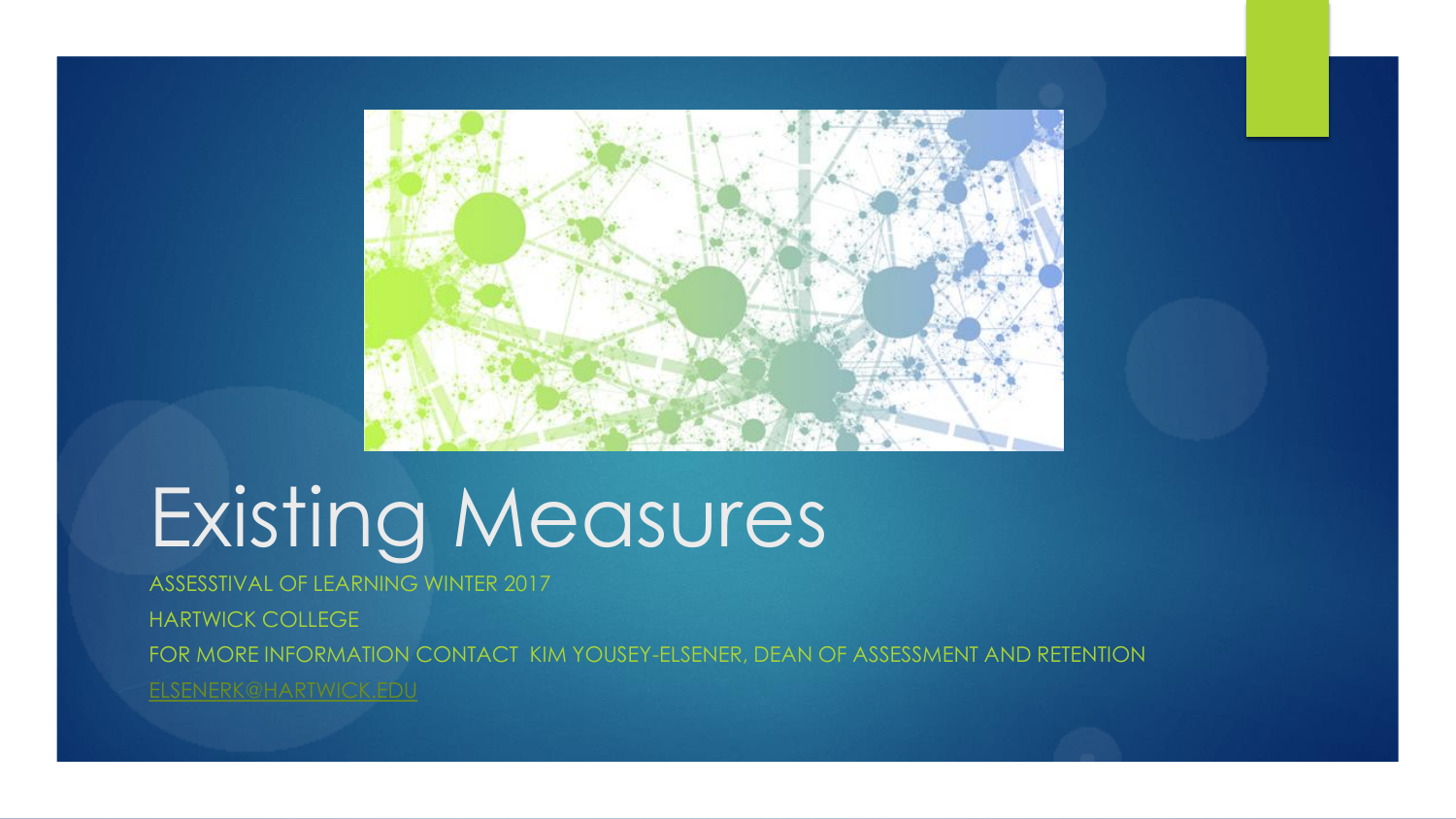# Existing Measures

- **Data that has been collected for** another purpose
- **Could be quantitative or qualitative**
- Usually in the form of tracking information, documents, summaries, reports

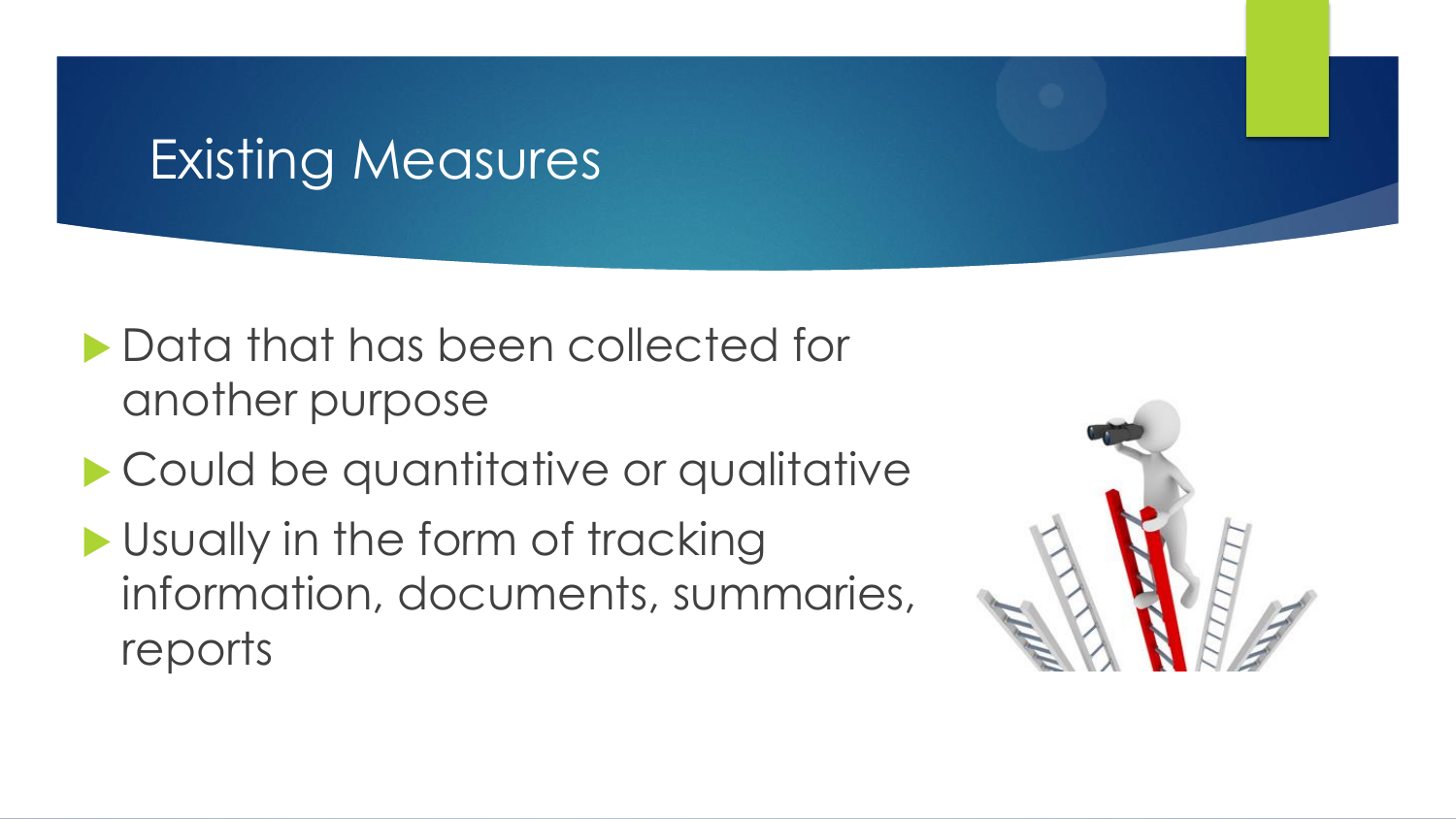#### Document Analysis

- A form of qualitative research in which documents are used to give voice, interpretation and meaning
- Kinds of documents: flyers, magazines, agendas, blogs, emails, calendars, listservs, websites, student newspapers, papers written for a class, training manuals, handbooks, syllabi, annual reports, etc.

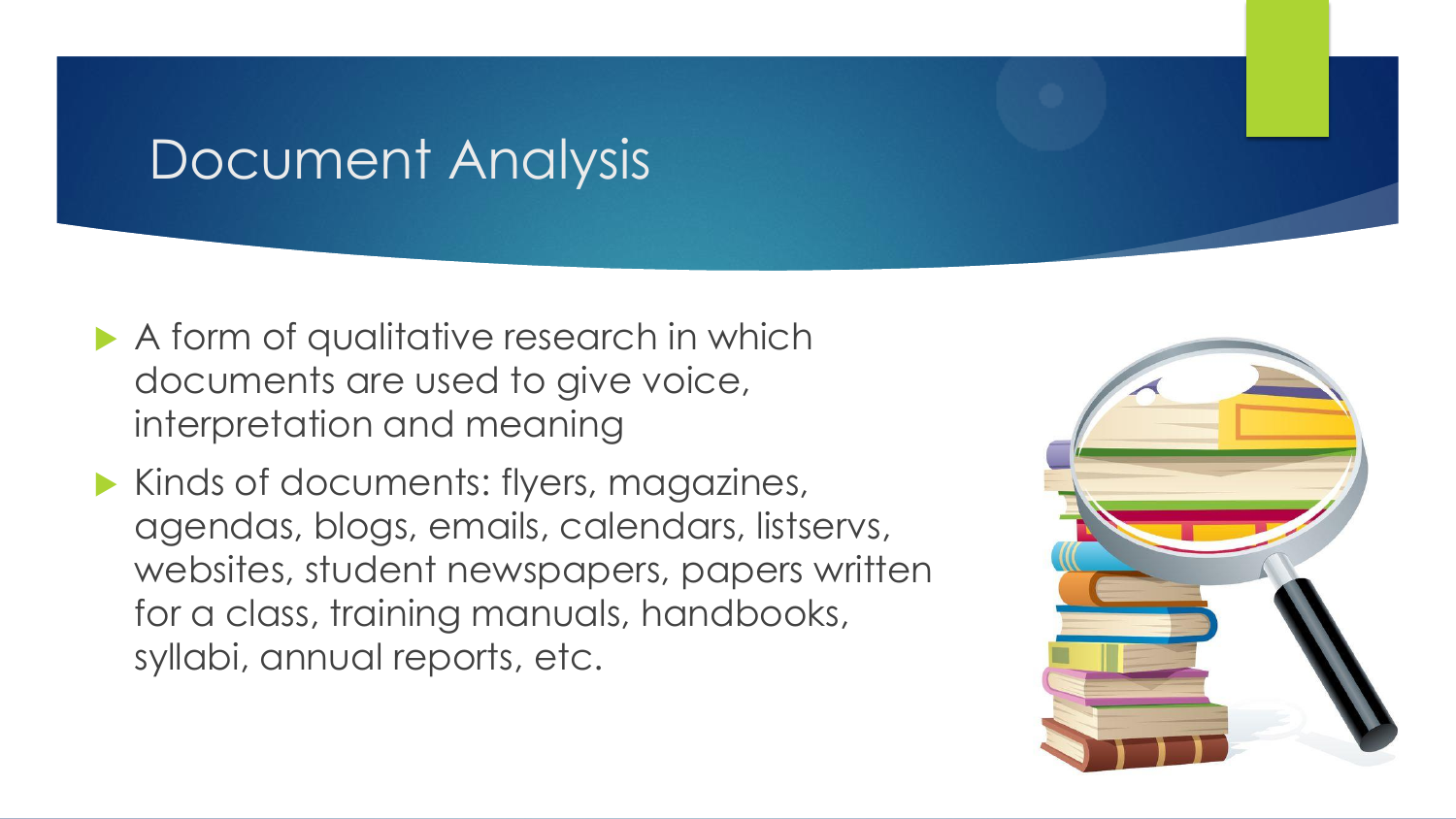## Examples:

#### **I** Using NSSE results by drilling down to a specific group of students

- **Evaluating needs for staffing**
- ▶ Demographic Profiles from event attendance
- ▶ Career Counseling appointments
- **Reviewing Senior Thesis Rubrics for overall trends**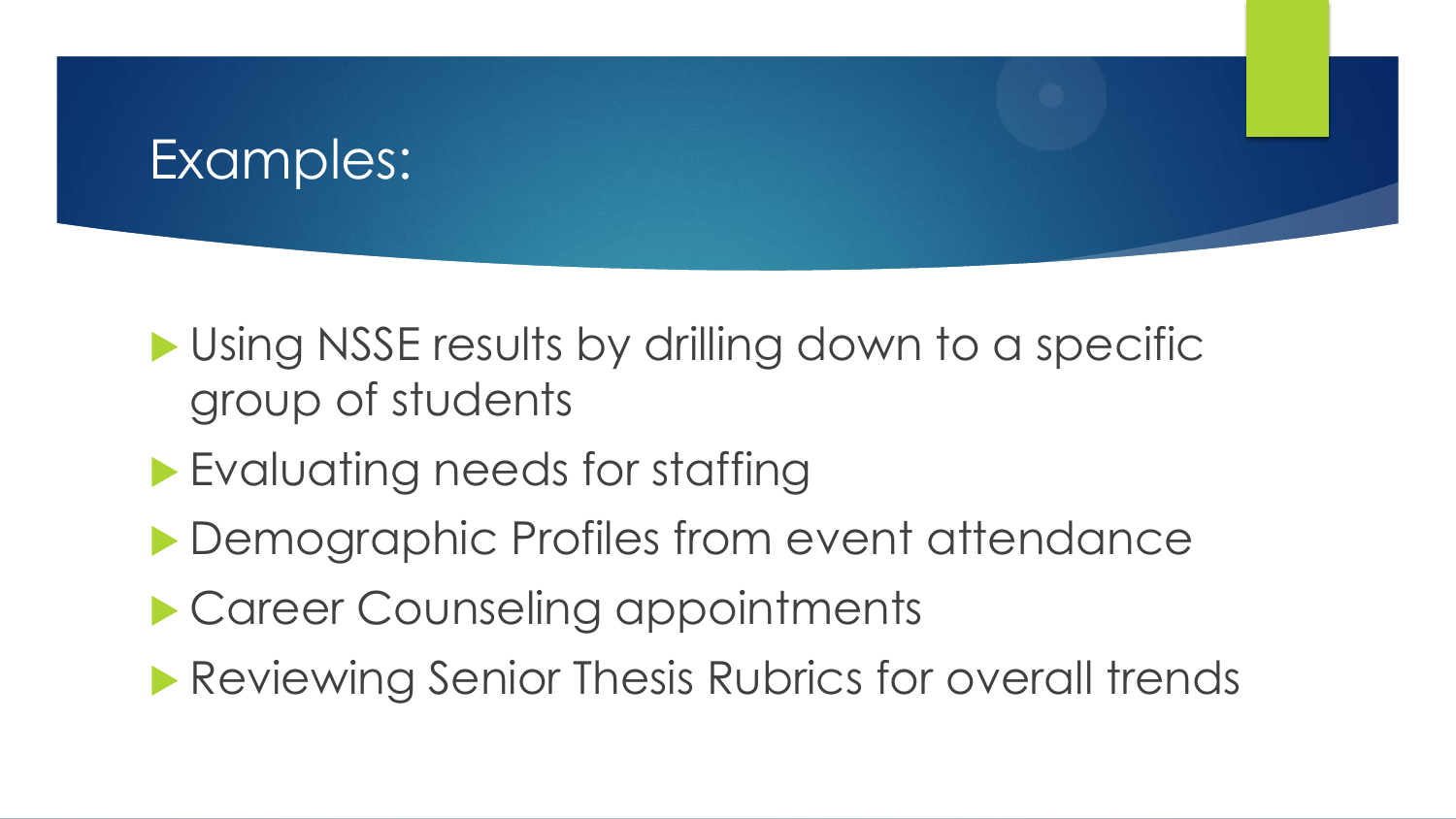# **Existing Measures**



Strengths:

- Do not have to take the time to collect data (saves time and \$\$)
- Pre-determined response rate
- Cuts down on "survey fatigue" and other concerns

Challenges:



- Gaining access to data
- Reliant on reliability of the source
- Can't follow-up (nonresponsive)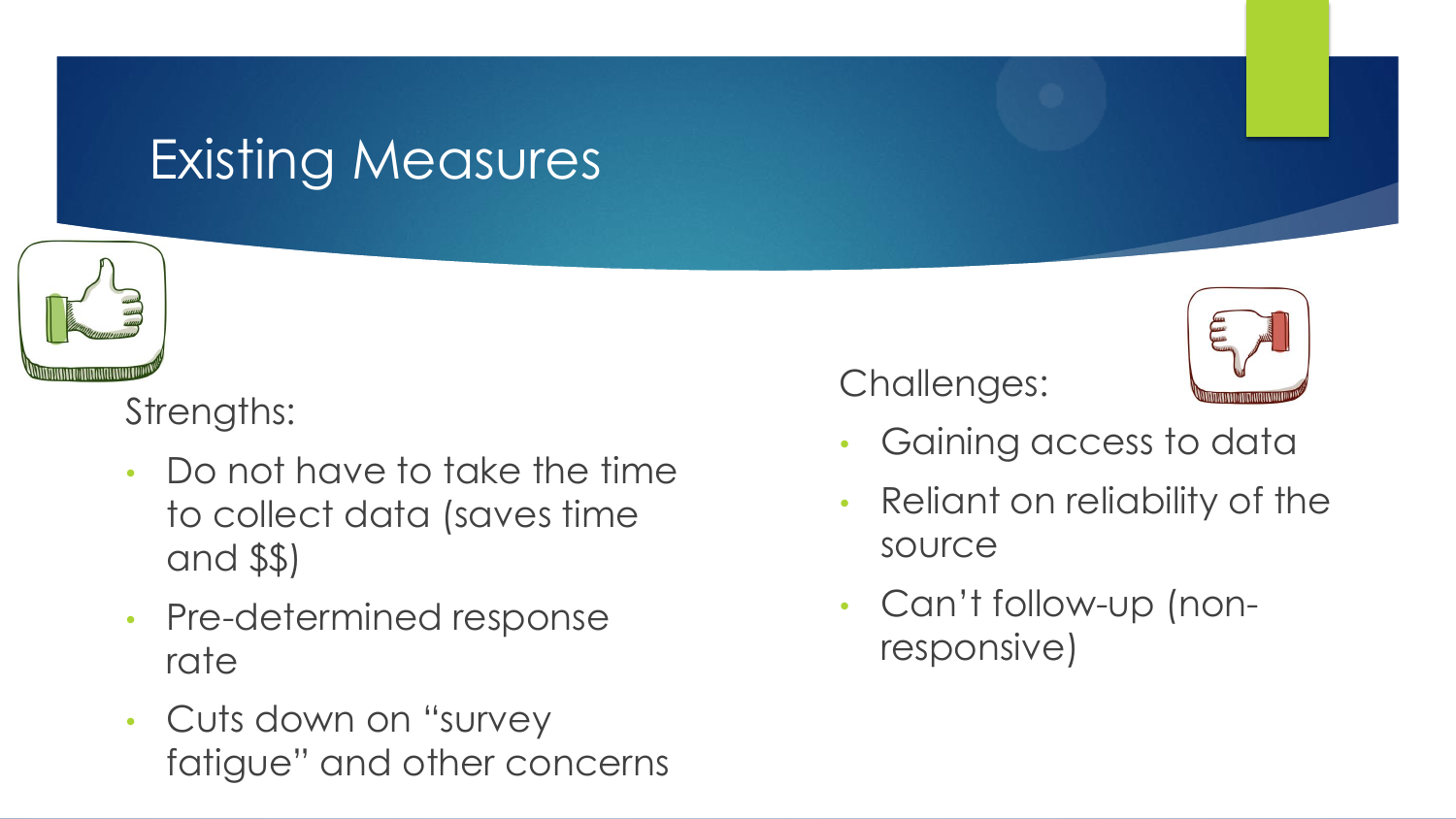## Things to consider:

- Previous IRB approval?
- Maintaining confidentiality or anonymity
- Tracking using ID numbers and how that is stored
- Maintaining the integrity and intent of the original source of data
- Was the data reliable?

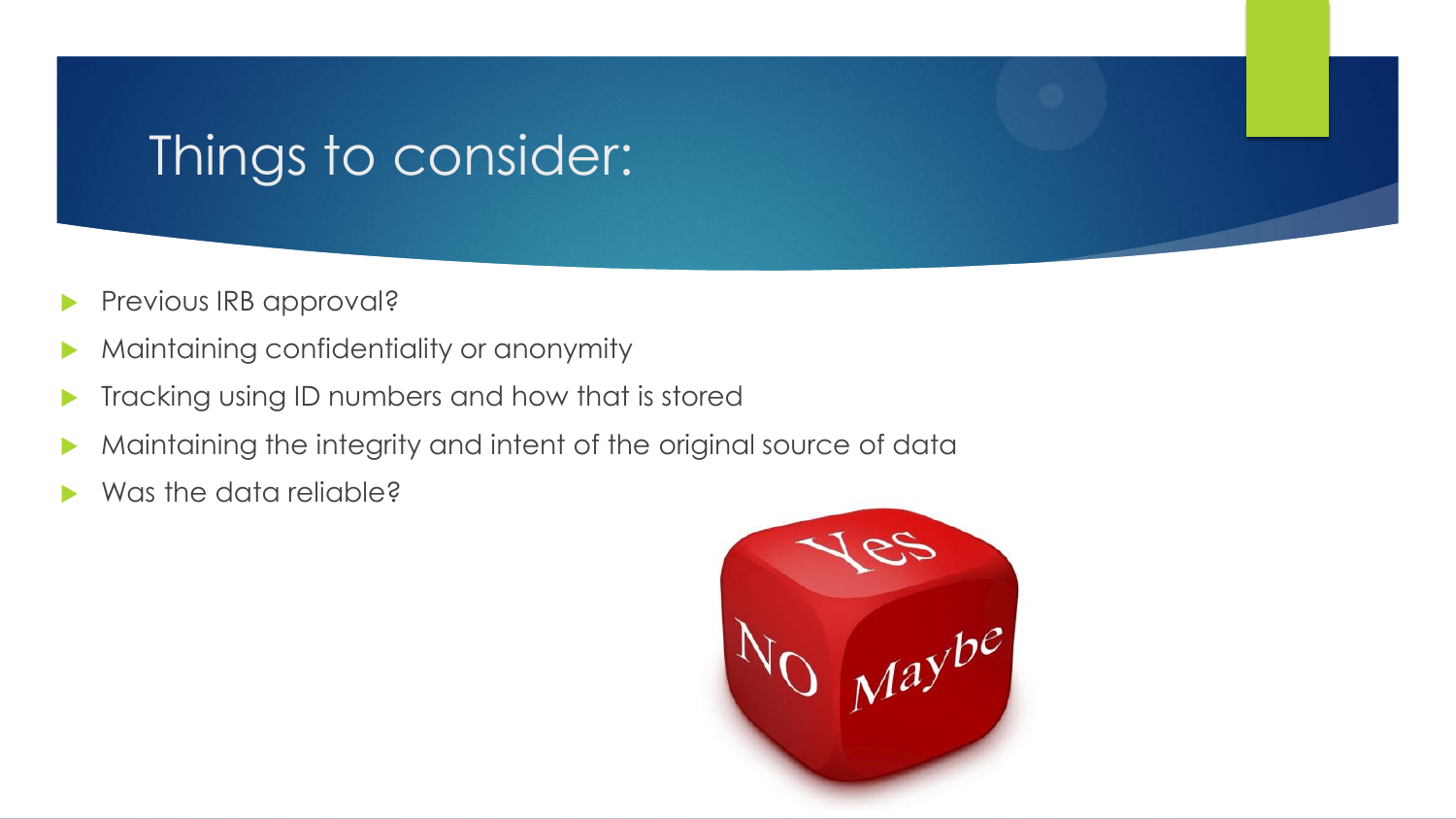### Brainstorming Time…

#### What do you have already collected that you can use for your assessment needs?